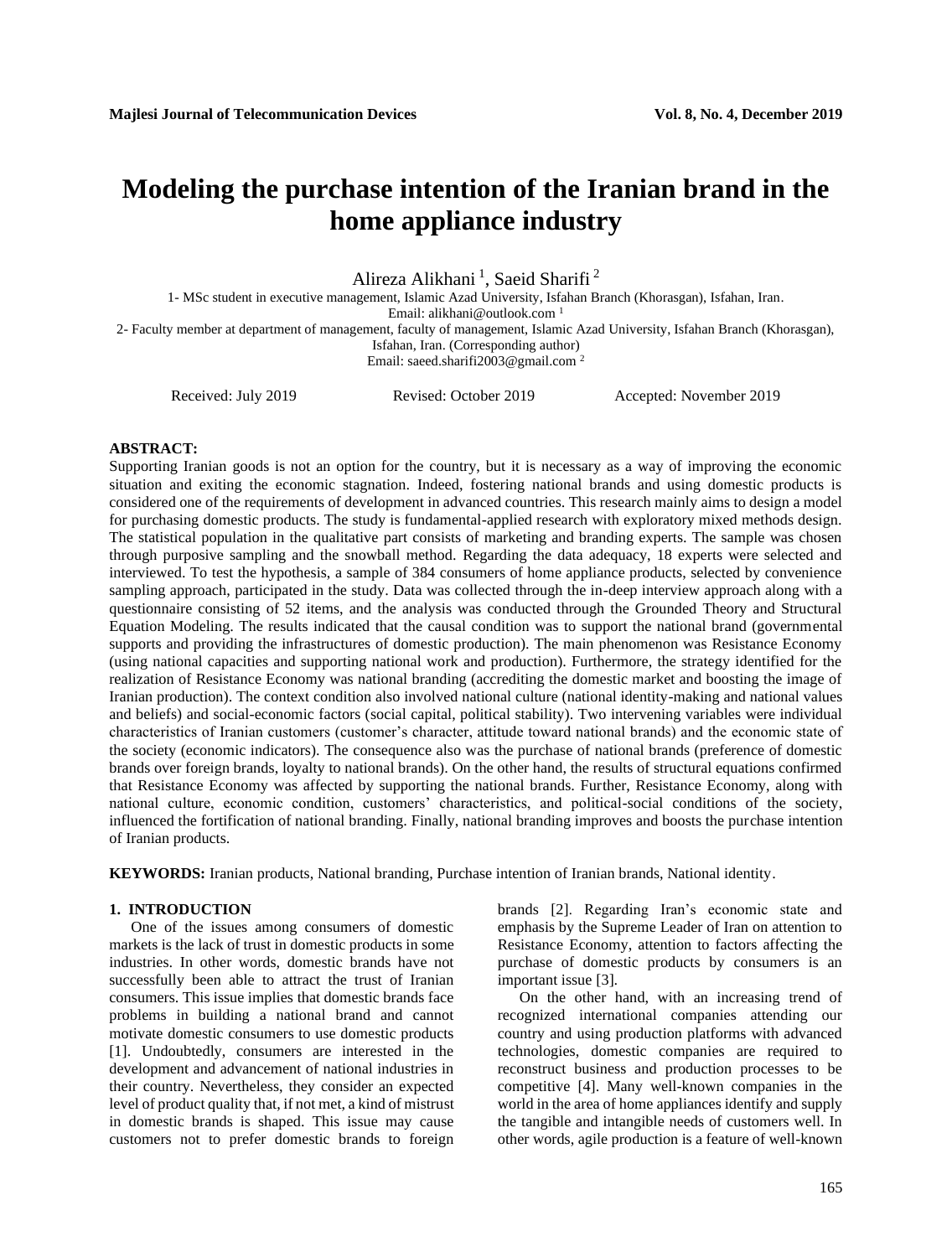brands that reflects studying and knowing the needs and the factors stimulating the consumers in destination countries. Nevertheless, it should be noted that domestic consumers, if domestic brands can meet their expectations to an acceptable level, have appropriate competitive leverages, compared with foreign brands. and improving its cycle, reducing the dependence, and increasing employment are among the reasons for why the domestic consumer tend to select domestic brands [5]. Therefore, identifying the factors affecting the purchase of domestic products by marketing agents and production managers of domestic brands can be taken into account as an important and useful issue for Iran's economic situation.

As noted before, if domestic brands can meet an acceptable level of consumers' expectations, they will be able to attract them. This fact confirms value creation and the ability to build the desired image of a domestic brand in Iran's market. Domestic brands should target on providing Iranian consumers with favorable values when they want to present a product. For example, some consumers seek pleasurable and special values and try to meet their needs using a product. Some others may attempt to obtain material values, meaning that they try to acquire financial interests via receiving a product [5]. Therefore, if local brands can partition their market, consider the requirements as key factors, and target to provide products according to desires and needs, they can attract the trust of local consumers and make the ground for their products to be purchased more than ever [6]. This fact can be an appropriate model for domestic manufacturing companies and brands to compete in international markets. Note, however, that customer retention also is an important factor to be noticed by domestic brands when presenting a product. Furthermore, they should avoid inappropriate aftersales services to prevent negative campaigns against them.

The main problem of the current research is that domestic industries face a sever stagnancy in their production. This means that their products do not confront substantial demands. Therefore, the lack of attention to identifying the factors affecting the purchase of domestic products may cause this stagnancy to continue and penetrate the whole of Iran's economy. Undoubtedly, the stagnancy in the home appliances industry may decrease GDP and lead to unfavorable indicators of economic growth. Consequently, the companies may declare their bankruptcy, and the economic circumstance may be critical. Meanwhile, presenting strategic plans for the purchase of local products by consumers can improve the condition of domestic products and help marketers and manufacturers to get rid of confusion for providing exclusive products and developing new ones. Lack of attention to various partitions of the market and disregarding the provision of relevant products by

producers may increase uncertainty and irrelevant products, causing a hard barrier in the path of Resistance Economy. This research aims to identify the factors affecting the purchase of domestic products.

# **2. THEORETICAL FOUNDATIONS**

In today's world, although economic and political capacities and national strategies play an intrinsic role in the development of an image of countries in the international minds, the issue of the consumption of domestic product against foreign brands has been received increasing attention in recent decades [7]. National branding refers to activities such as brand building techniques and marketing communications, taken to enhance and improve the credit and national image of a country among its domestic consumers. This credit and positive image not only can improve the performance of brands in domestic markets but also can help to improve export performance. Researches show that positive imaging of domestic brands among local consumers is established to acquire competitive advantages. Dinnie and Edinburgh (2008) referred to national brands as a factor that, besides improving the intentions of domestic consumer, tourism attraction, foreign investment, and exchange value stability, can reduce negative perceptions or resolve pessimistic views on a country and create a more favorable situation for it in the local and international fields. Nye (2004) pointed out that improving the image and potency of domestic products helps to enhance the perceived value among domestic audiences and increase the soft power of the countries. Accordingly, advantages such as building a positive image and credit, enhancing the competitive advantage, improving domestic customers' intention related to domestic brands, providing a more favorable situation in the international scope, and increasing the soft power can be mentioned as the benefits of using national brands[8].

Using value creation techniques for nations is a relatively new concept. Nevertheless, because of the increasing global competition in the domestic and international markets, this concept has received growing attention. Nations raise their conscious attempts to extend and promote the image and value creation of their domestic products. Undoubtedly, various challenges exist ahead of Iran in this area. Regarding the lower position of Iran's industry, compared with the world's top industrial countries, Iranian brands and domestic products fail to attract the attention of consumers, causing Iran's domestic economy to be small. On the other hand, national branding, along with creating favorable images, is an important issue that can boost domestic consumers' support of Iranian products. This point is undoubtedly effective in improving the economic status, increasing Iran's economic power, promoting the welfare level in Iran's society, and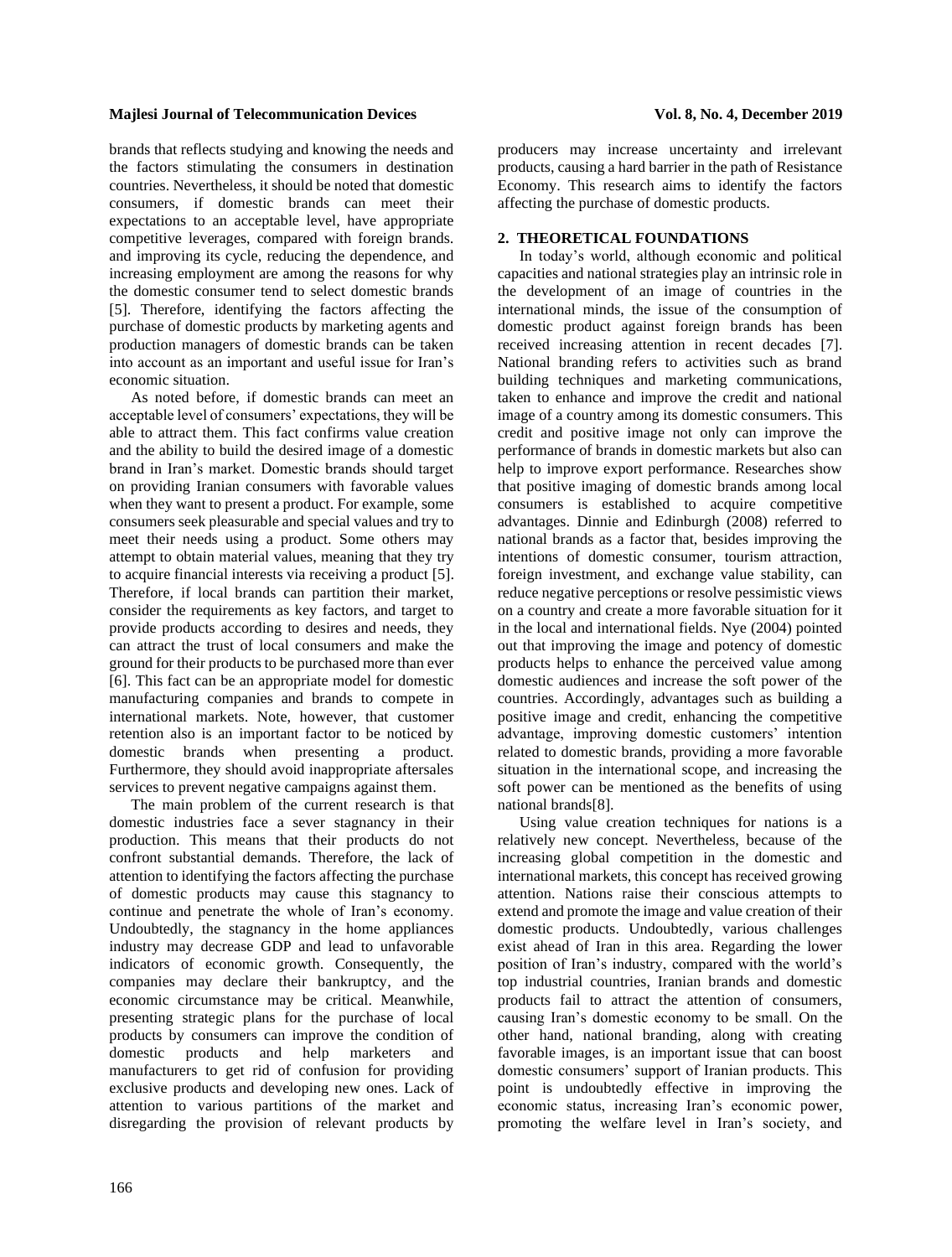fortifying the export performance.

# **3. PURCHASE INTENTION OF DOMESTIC BRANDS**

Always, it has noted that domestic consumers have a kind of national sense on the domestic product and attempt to choose it. For example, when selecting Iranian rice against foreign rice, this sense can be observed. This is because the brands that act effectively in presenting local products and could attract the attention of consumers can perform better in creating consumers' desire and purchase intention (Anholt, 2005). Undoubtedly, domestic consumers try to improve the economic status of their country by choosing domestic brands. In other words, domestic consumers, due to the internal orientations that sometimes are referred to as zeal, tend to purchase products of domestic brands and show a sense of nationalism. Indeed, it is believed that consuming domestic brands reflects a good sense toward the country, and it is a kind of prejudice in this context. Therefore, countries should try to enhance the quality level of their products to provide a basis for choosing domestic brands by propagating the sense of nationalism. Indeed, customers seek domestic products when these brands succeed in transferring the sense of utility and value creation to customers. Otherwise, with a weak structure of domestic branding, one cannot expect that customers show an intention to purchase domestic products because customers expect to meet their interests and requirements versus their support of domestic brands and their intention to purchase these brands against foreign brands [9].

This issue is an important challenge in the area of consuming domestic products. For many reasons, Iran has not been able to provide an environment for domestic consumers to receive their needs using domestic brands. Indeed, national branding is one of the key factors in this area that can prepare conditions for consumer support. Lack of attention to factors boosting national brands because the brands cannot act successfully build domestic consumers' familiarity and trust. This matter has caused that Iranian products have been accepted neither in domestic markets nor in foreign markets. Accordingly, it is recommended that prompt actions be taken for branding in line with value perception and positive image of domestic brands, and the ground for improving the public acceptance of Iranian brands to be made. One of the important issues, causing domestic consumers not to desire domestic brands, i.e., prefer foreign brands to domestic brands, is the lack of attention to investment in the production area. Investment in the area of technology is one of the requirements but is not sufficient. Attention to investment in innovative ideas in production, especially native ideas, can be very useful. The reason for why ideas of native innovations are important is that these

ideas can produce products suited to Iranian culturalsocial structure, making the ground for the increase of domestic consumers' acceptance of local brands. In what follows, the concept of national branding is discussed, and it is tried to concentrate on this viewpoint that the lack of domestic consumers' acceptance is rooted in national branding [10].

# **4. EMPIRICAL BACKGROUND**

Fornari et al. (2016) investigated the factors affecting the fortification of national brands against store brands with the pricing approach. The author believed that an incorrect pricing approach in competing with international brands is one of the important challenges of the European brands that lead to weakness. In research on modeling national brands, Wu (2015) argued that the core feature of a national brand is to create a relationship structure among various sectors of the society. In their study, using the four-dimensional model of Hofstede, including trust in the brand, power distance, collectivism, and environmental uncertainties, they stated the factors leading to improvement of national brand commitment and purchase intention and emphasized the importance of these factors in choosing a national brand. Gomez et al. (2015) studied the effect of smart shopping on attitude toward national and foreign (international) brands. They pointed out that smart shopping refers to a purchase that frequently used in economic-social environments [11]. In this research, three factors, which belong to the category of individual values, are considered to be effective on the change of attitude toward a national brand or store brand. The first factor is faith in traditions that are rooted in the history of the countries. The second factor, rooted in individual values and reflects aggressiveness and curiosity, is related to domination in individual attitudes. Finally, the third factor refers to independence in decision-making. Méndez et al. (2013) try to present a molecule model of a national brand. They noted that, during the past years, researchers have been interested in the attention to the brand area, especially national brands, to boost the national economy [12] [13]. In this research, seven factors were considered to be the important factors of the nation brand molecule. The first was the society, including sub-factors such as lifestyle, language, and demography. The second factor was the economy that included factors such as imports and exports, economic development, and foreign direct investment (FDI). The third factor was related to the negligible role of governments, including sub-factors such as safety and political stability. Another factor, namely, science and technology that facilitates national branding, also involved sub-factors such as technological development and innovation rate. Other factors that were considered effective in boosting the national brand included tourism, culture and cultural heritage, and the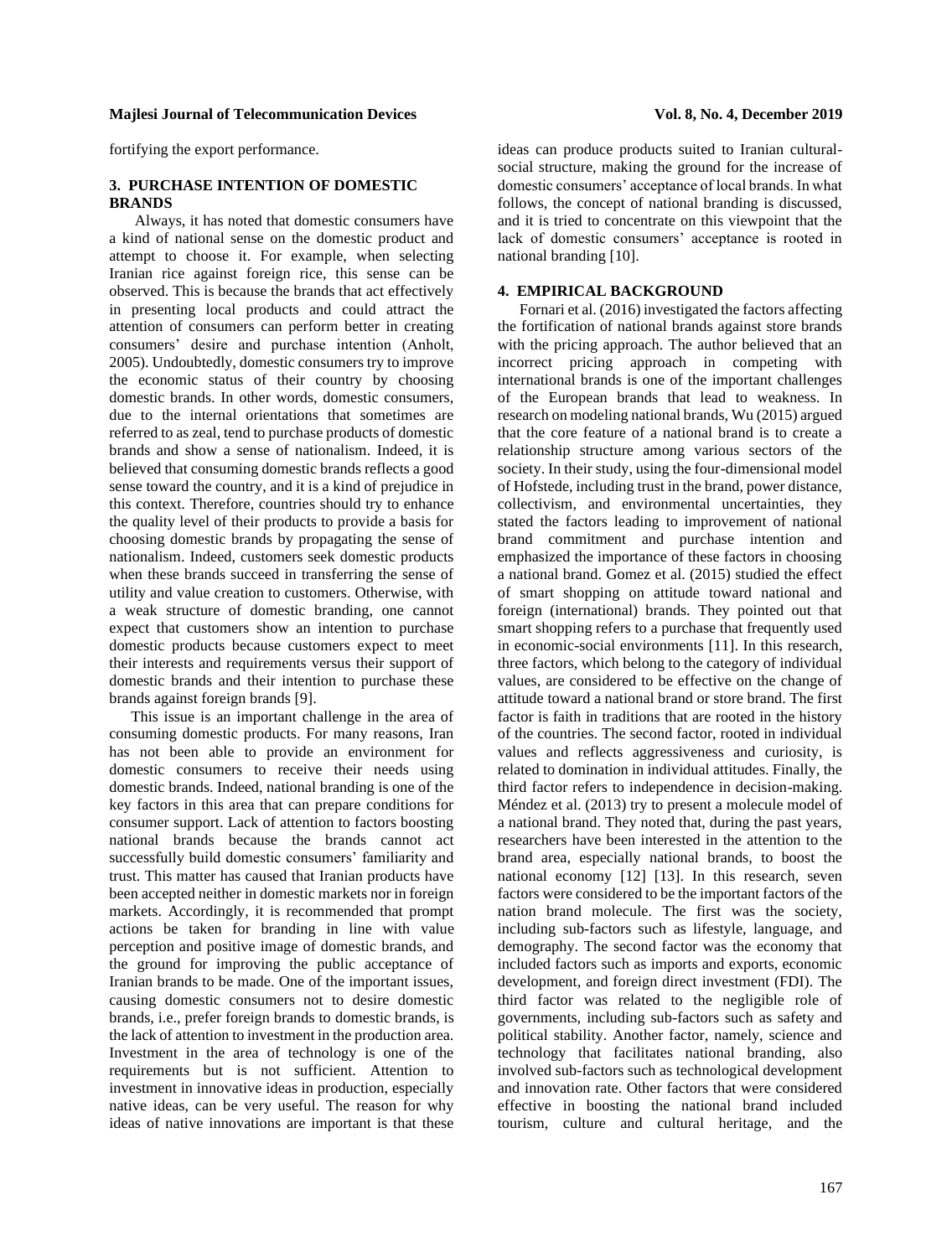geopolitical situation [14].

### **5. METHODOLOGY**

This study uses the descriptive-exploratory research method and is fundamental regarding the purpose. On the other hand, due to the use of qualitative and quantitative approaches simultaneously, it is mixedexploratory research. First, the Grounded theory is used to identify the factors affecting the purchase intention of domestic products, and the partial least square technique is applied to test the model. Data was collection firstly using interviews and then via questionnaires. The interview began by designing a question about the factors affecting the purchase of domestic products and national branding (open interview), and other questions designed based on interviewees. All the interviews were recorded and reviewed multiple times to extract keynotes. In the questionnaire section, a questionnaire consisting of 52 items was used based on the final model [15].

The statistical population in this research included two parts. The first part that was used to conduct interviews involved the experts in the area of consumer behavior and national branding, regarding its subject scope. First, a group of these individuals was selected based on the purposive sampling approach based on criteria considered as the factors to identify the experts (such as national branding experience, active brand management in the area of the home appliance industry, and academic experts), and then, the snowball sampling approach was used to increase the number of interviewees. The sampling continued until the data adequacy was achieved. A total of 20 interviews were conducted in which the interviews 15-20 did not give additional code and only conducted to improve the validity. The second part of the statistical population consisted of customers of home appliances. In this approach, the number of respondents is determined based on the number of items, so that 5 to 15 people are considered for each item. Regarding that in the quantitative part, a questionnaire was used based on the categories of the qualitative part, and 52 codes extracted, the sample size was determined to be 412.

# **6. RESEARCH FINDINGS 6.1. Qualitative part**

The practical process of qualitative data analysis included four steps, namely, (1) data collection, (2) review, (3) coding and (4) extracting the themes and concepts to explore the experts' opinions on common elements of national branding and intention to purchase national brand.

After conducting an in-depth face-to-face interview with 20 experts, managers, and specialists in the area of Iranian home appliance brands, we achieved theoretical saturation, and the interview ended.

Table 1: Categories and sub-categories derived by interviews

| interviews     |                                                 |                |                                                                     |  |  |  |  |
|----------------|-------------------------------------------------|----------------|---------------------------------------------------------------------|--|--|--|--|
| Code           | <b>General</b><br>Category                      | Code           | Sub-category                                                        |  |  |  |  |
| C <sub>1</sub> | Support of<br>national brands                   | B1             | Providing<br>the<br>infrastructures<br>national<br>of<br>production |  |  |  |  |
|                |                                                 | B <sub>2</sub> | Governmental<br>supports                                            |  |  |  |  |
| C <sub>2</sub> | Social-political<br>factors                     | B3             | Political<br>stability                                              |  |  |  |  |
|                |                                                 | B <sub>4</sub> | Social capital                                                      |  |  |  |  |
|                | National culture                                | B <sub>5</sub> | National identity                                                   |  |  |  |  |
| C <sub>3</sub> |                                                 | B6             | National<br>value<br>and belief                                     |  |  |  |  |
| C <sub>4</sub> | Resistance<br>Economy                           | B7             | Using<br>national<br>capacities                                     |  |  |  |  |
|                |                                                 | B <sub>8</sub> | Supporting<br>Iranian<br>work<br>and product                        |  |  |  |  |
| C <sub>5</sub> | National<br>branding                            | <b>B</b> 9     | Accrediting the<br>domestic market                                  |  |  |  |  |
|                |                                                 | <b>B10</b>     | New marketing<br>strategies                                         |  |  |  |  |
|                |                                                 | <b>B11</b>     | <b>Boosting</b><br>the<br>image of Iranian<br>domestic<br>products  |  |  |  |  |
|                | Individual                                      | <b>B12</b>     | Consumer's<br>identity                                              |  |  |  |  |
| C <sub>6</sub> | characteristics<br>of<br>domestic<br>consumers  | <b>B13</b>     | Attitude toward<br>the<br>national<br>brand                         |  |  |  |  |
| C7             | Economic<br>situation of the<br>society         | <b>B14</b>     | The status of the<br>country's<br>economic<br>indicators            |  |  |  |  |
| C8             | Purchase<br>intention<br>of<br>Iranian products | <b>B15</b>     | Preference<br>of<br>domestic brands<br>foreign<br>over<br>brands    |  |  |  |  |
|                |                                                 | <b>B16</b>     | Loyalty<br>to<br>national brands                                    |  |  |  |  |

Data obtained through interviews were collected as grouped factors regarding the criteria stated in theoretical foundations and grounded theory. After a review and analysis, interviewees' verbal statements were classified into 16 major homogenous components with open coding based on counting relations in the ground operations between categories and statements. Then, as a result of content comparisons of themes, the components identified are graphed using the structural grounded theory approach.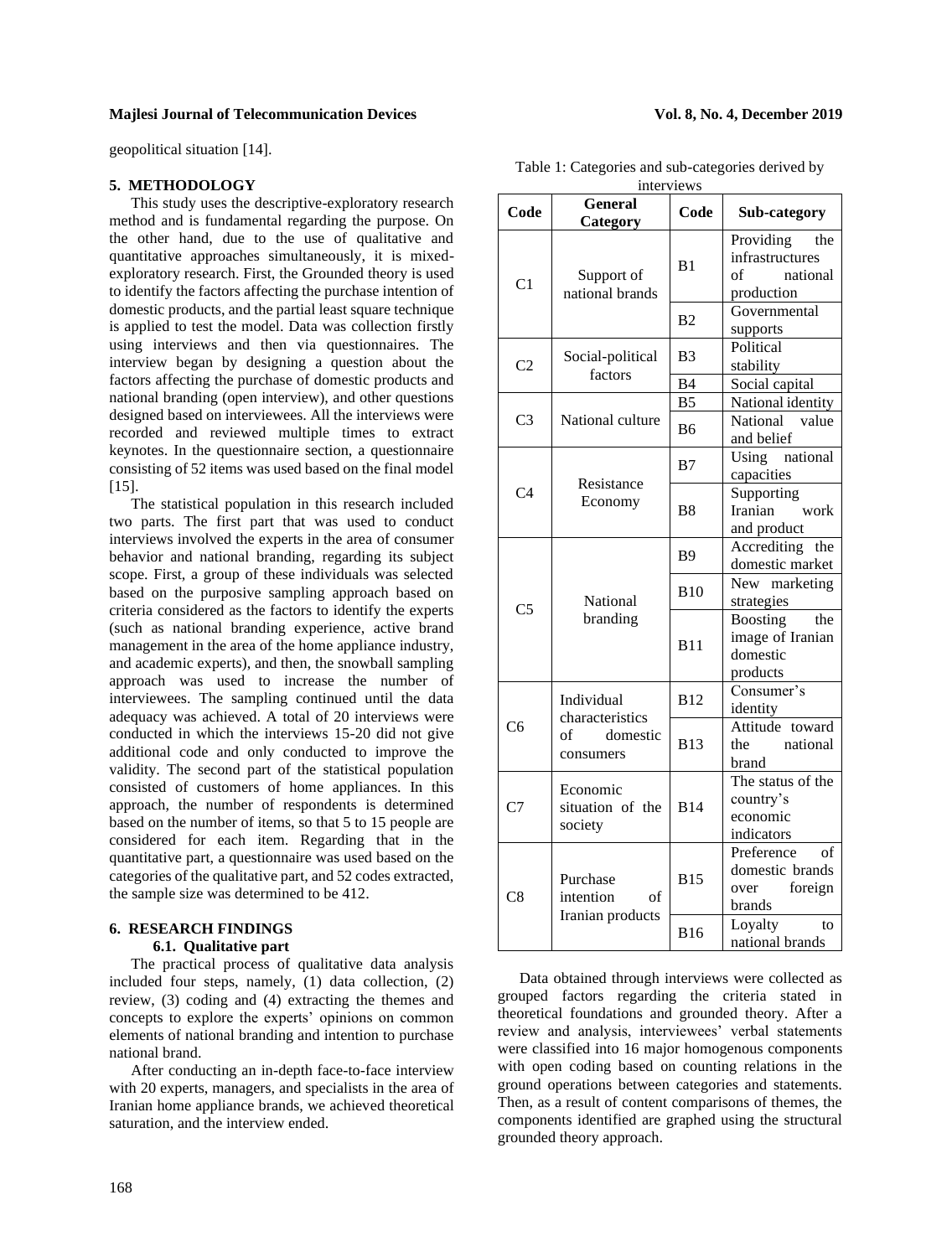### Step 1: Forming the main levels

After determining the categories, the main levels should be built, as seen in Table 1. When a category is determined, the analyzer can explain the category based on its specific features and dimensions. By defining the special characteristics of each category, one can specify it. In the grounded theory, the features give more details on each category.

# Step 2: Axial coding

The second step of the analysis in the grounded theory is axial coding. The purpose of this step is to create a relationship between the levels produced in the open coding step. This work is done based on the paradigm model and helps the theorist to conduct the theory process easily. The process of making relationships in the axial coding is based on the expansion and development of one of the categories.

# Step 3: Theory development

As noted before, the purpose of the grounded theory is to construct a theory rather than merely a description of the phenomenon. Categories should be related to each other properly to turn the analysis into a theory. Selective coding (based on the results of the previous steps) is the main step of the theory development. This step relates the axial category to other categories systematically, presents those relationships as a narrative, and revises the categories needing more improvement and development. At this step, the researcher, based on his/her understanding of the phenomenon under study, either presents the paradigm model framework as a narrative or breaks down the model and represents the final theory graphically.



**Fig. 1**: Axial coding based on the model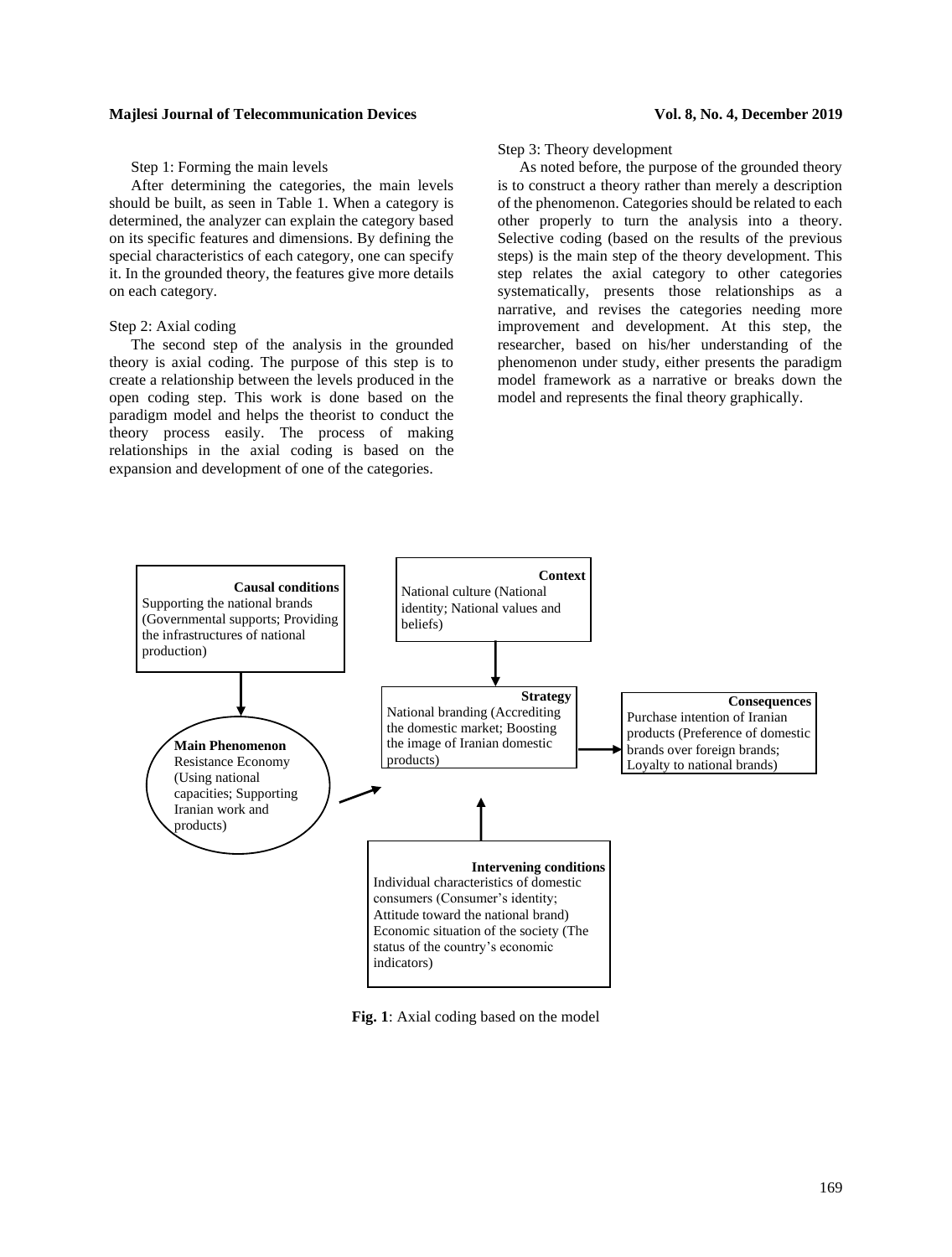

**Fig 2**: Model of meritocracy mechanism

# **7. TESTING THE MODEL**

Structural equation modeling with the partial list squares approach is used to test the model. Before the model interpretation, first, the model suitability in three parts, namely, measurement model, structural model, and general model, should be confirmed so that the results can be trusted, and, indeed, the reliability and validity of the model should be proved. For this purpose, Cronbach's alpha, composite reliability, and convergent validity are used whose results are shown in Table 4.

Table 1. Cronbach's alpha, composite reliability, and convergent validity results

| Factor                                    | ronbach'<br>alpha<br>S | $\begin{array}{c} \text{Composit} \\ \text{reliability} \end{array}$ | Convergent<br>validity |
|-------------------------------------------|------------------------|----------------------------------------------------------------------|------------------------|
| Support of national<br>brands             | 0.946                  | 0.958                                                                | 0.822                  |
| <b>Resistance Economy</b>                 | 0.96                   | 0.967                                                                | 0.809                  |
| National culture                          | 0.931                  | 0.944                                                                | 0.709                  |
| Social-political factors                  | 0.93                   | 0.977                                                                | 0.86                   |
| National branding                         | 0.827                  | 0.869                                                                | 0.567                  |
| Individual characteristics                | 0.966                  | 0.976                                                                | 0.911                  |
| Economic situation                        | 0.808                  | 0.866                                                                | 0.577                  |
| Purchase intention of<br>Iranian products | 0.924                  | 0.912                                                                | 0.542                  |

After the suitability of the measurement model is confirmed, we should investigate the reliability of the structural model. For this purpose, two indicators, namely, cv.red and cv.com, are used whose results are presented in Table 5.

|  | Table 5: Fitting the structural model |
|--|---------------------------------------|
|--|---------------------------------------|

| Structure                                 | determinat<br>oefficient | cv.red | cv.com |
|-------------------------------------------|--------------------------|--------|--------|
| Economic situation<br>of the society      |                          | 0.577  | 0.577  |
| Purchase intention of<br>Iranian products | 0.527                    | 0.118  | 0.465  |
| National branding                         | 0.658                    | 0.304  | 0.468  |
| Support of national<br>brands             |                          | 0.822  | 0.822  |
| Individual<br>characteristics             |                          | 0.911  | 0.911  |
| Resistance Economy                        | 0.206                    | 0.163  | 0.803  |
| Social-political<br>factors               |                          | 0.860  | 0.86   |
| National culture                          |                          | 0.704  | 0.704  |

Finally, the general model fitting is investigated. In the models that are based on partial list squares, the GOF index is used that should be greater than 0.3. This index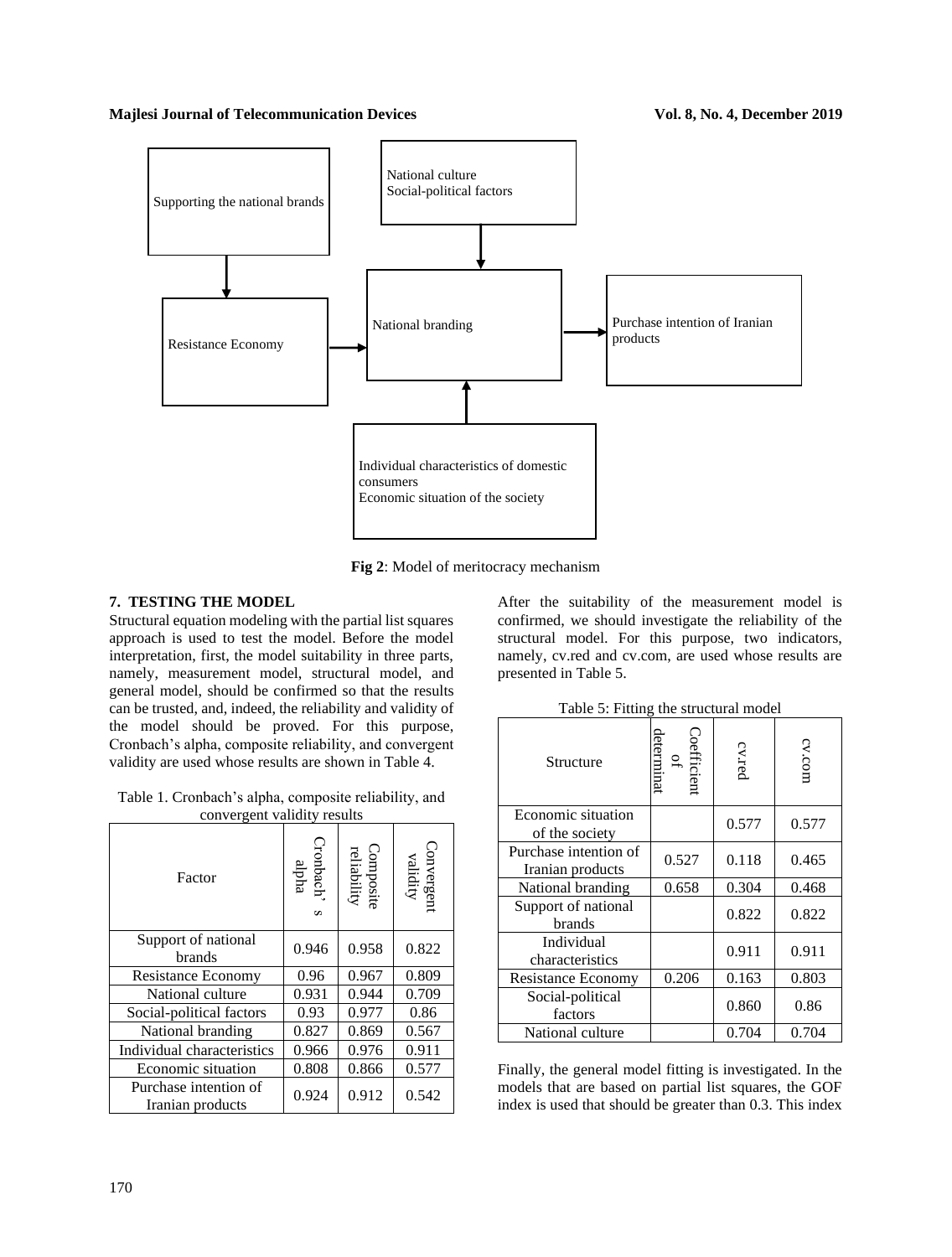is given according to the following formula, which shows the suitability of the model.

$$
GOF = \sqrt{Communic. \times R^2} = 0.309
$$

Now, after the model fitting is confirmed at three levels, the structural equation model created using Smart PLS Software is presented below, and the research hypothesis is reviewed.



**Fig. 3** . The case of standardized coefficients and significance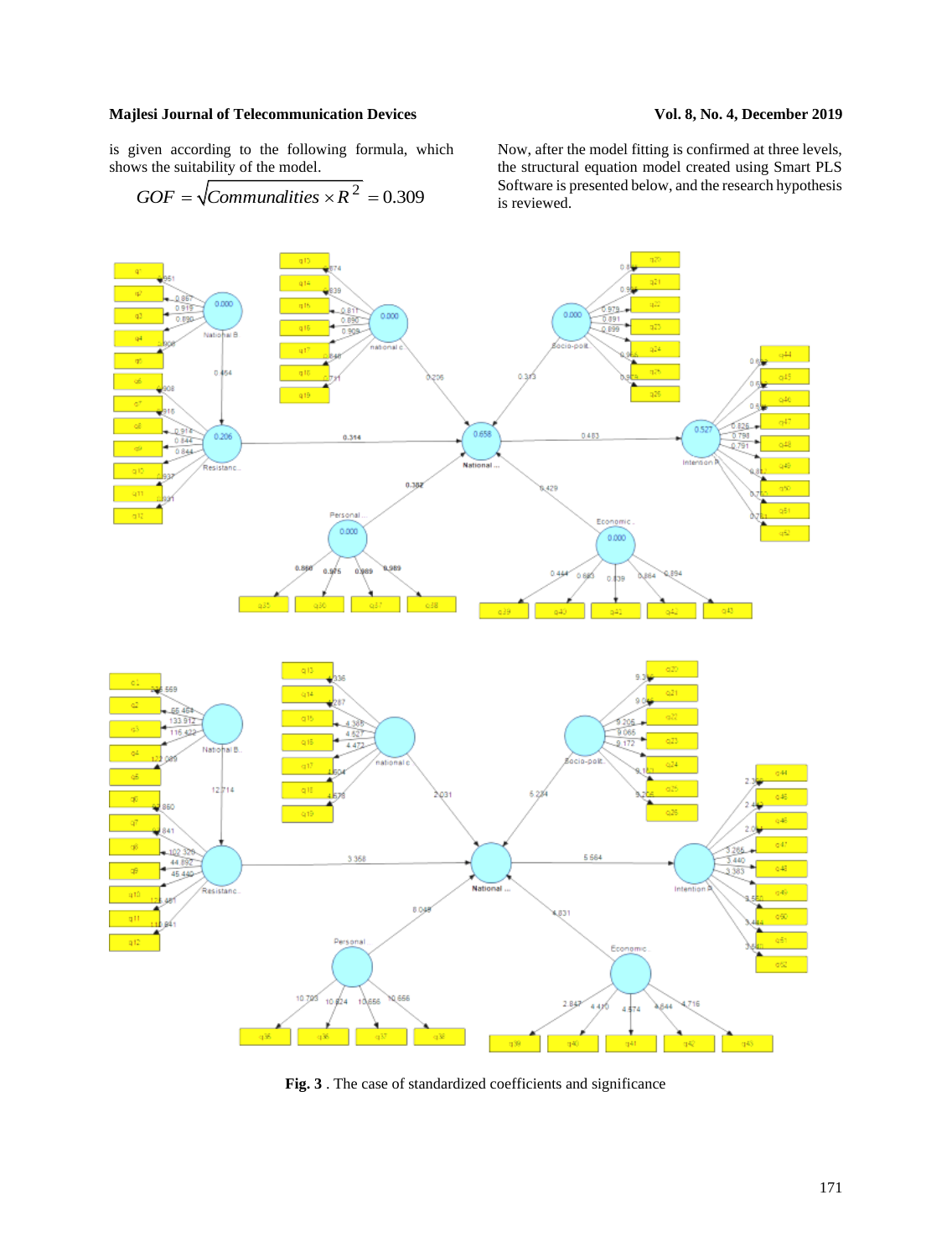Regarding the outputs in the case of standardized coefficients and significance, it is deduced that all the relationships are confirmed. Indeed, since the level of tvalue statistics in the relationships between variables is greater than 1.96, we can claim that the above hypotheses are verified. On the other hand, to show the impacts after the hypotheses are confirmed, one can resort to the path coefficients that are presented in the standardized case (Figure xx). Indeed, this part approves the model presented by the grounded theory.

# **8. CONCLUSION AND RECOMMENDATIONS**

In recent years, the issue of support of Iranian products has been frequently emphasized by the Supreme Leader of Iran. However, no extensive research has been conducted in this regard and the preference of domestic brands over foreign brands. Therefore the researchers should pay attention to this issue more than before. Meanwhile, it seems that, in the area of domestic products, especially the home appliances industry, despite the strength, Iranian products have a lower share than they Korean or European competitors in domestic markets. One of the challenges that seem to be a reason for why the consumers do not tend toward Iranian products is the lack of attention to powerful branding of domestic products. The national brand reflects the identity of a nation in various dimensions, and it is a sensible and modern instance of the soft power of a country. The national brand is a comprehensive concept that can involve all the brands of a country like an umbrella. The significance of the issue of the national brand has been neglected so far in our country. Nevertheless, other prominent economies have been able to use this great opportunity in the area of branding. The share of intangible assets value of the brands in GNP of the developed countries confirms this matter. Promoting the national brand value leads to brands acceptance by domestic consumers, motivating the foreign investment, boosting the exports, enhancing the international position, increasing tourist attraction, and fortifying the national symbols and self-esteem spirit. Despite the long scientific, cultural, historical, civil, and national roots, our country has not been able to present successful paradigms in the area of branding at the regional and international level and has not appeared competitive to advanced countries. Now, our markets are full of foreign luxury brands that import into our country the cultural identity of the country of origin. Therefore, without paying attention to providing the infrastructures for improving national production and other conditions, one cannot expect that the consumers purchase domestic products. This condition contradicts the phenomenon of the Resistance Economy. Indeed, this research mainly aimed to present a model for improving the purchase of domestic products with a mixed-exploratory approach. Fornari et al. (2016)

investigated the factors affecting the improvement of supporting domestic products and national branding. They implied that economic factors, such as basic and promotional pricing policies, perceived risk and value, brand image, and the sense of quality, have an important and significant role in favorable branding improvement. Our research is partly in line with that research, considering these factors. Wu et al. (2015) studied the support of domestic products and national branding in which reliability of the national brand, cultural feature of collectivism, power distance, uncertainty, and commitment to national brand were identified to be the important and effective factors of national branding. The authors tried to introduce cultural factors as the important factors in the area studied, which is consistent with a part of the current research. Rojas-Méndez (2013) referred to the role of governments related to branding. Factors such as economy, governance, health, science and technology, tourism, governments, geographic location, and tourism were identified to be the important dimensions of national branding, which are consistent with those considered in the present study. On the other hand, Richard Li et al. (2010) investigated the important factors of national branding. Two factors, namely, social identity, including consumer's racism identity, and value-based identity, were identified as the factors affecting the preference of national brands. The factors identified in their research are in line with cultural factors. Therefore, regarding the systematic view of that research, the factors identified there are compatible with a part of the current study. This fact confirms the comprehensiveness of the factors found in this research.

#### **REFERENCES**

- [1] Hamidi-Nasab, S., Rahimi, F. (2016), **Investigating the factors affecting the purchase of domestic brand products based on the theory of consumption value (Case study: Ahvaz city)**, The conference on global management and economy, pp. 1- 13.
- [2] Grundy, (2010), **the marketing philosophy and challenges for the millennium, scientific bulletin economies sciences**, Vol. 9, No. 15, pp. 169-180
- [3] Fornari Daniele , Edoardo Fornari l Sebastiano Grandi MarioMenegatti (2016) " **Leading national brands facing store brands competition: Is price competitiveness the only thing that matters?** Journal of Retailing and Consumer Services Volume 30, May 2016, Pages 234-241
- [4] d'Astous, A. & Boujbel, L. (2007). **Positioning Countries on Personality Dimensions: Scale Development and Implications for Country Marketing**. Journal of Business Research, 60(3), 231- 239.
- [5] Rahmati-Ghofrani, Y., Tamzar, F., Saeidi, R., (2017), **Comparing the role of consumer's perception of brands: price image, brand image, and perceived risk on purchase intention of domestic brands according to Resistance Economy**, The second